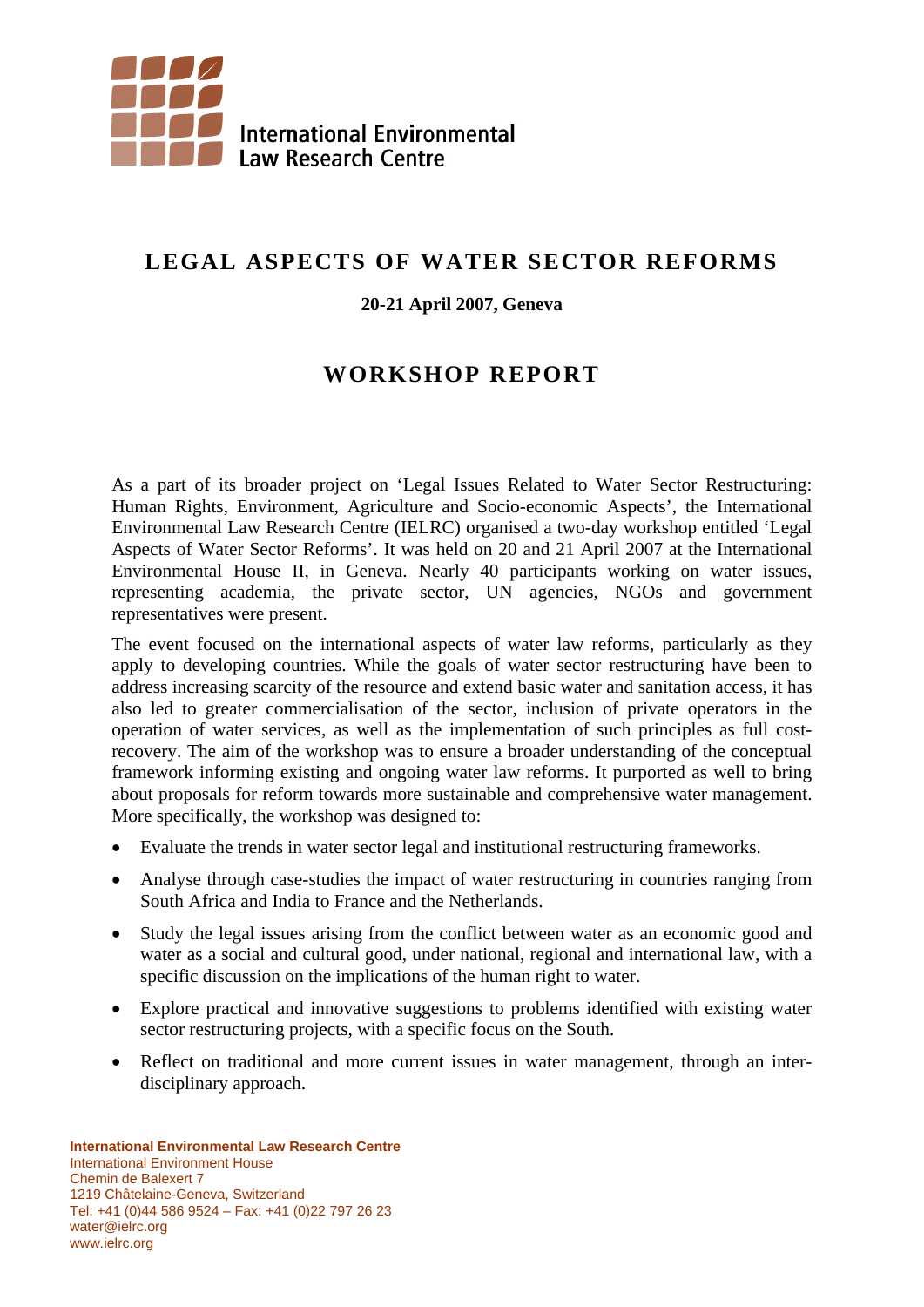This report summarises the key points raised during the discussions and highlights some of the outcomes of the workshop.

# **1. Human Right to Water**

The importance and implications of the Committee on Economic, Social and Cultural Rights' General (CESCR) Comment No. 15 on the right to water were discussed, as well as the differences and similarities on the way states and IOs have worked on the realisation of the human right to water. The role of IOs in granting universal access to water was the subject matter of a presentation and, in this context, the way in which UN bodies have worked towards the realization of the right was explored. It was therefore possible to compare the rights based approach versus the right to water approach and to identify organisations that support one or the other through their work. Implementation of the right to water in various regions or countries was also discussed, including Cameroon and South Africa.

## **2. Gaps and Tensions between Water Law and Multilateral Investment and Trade Law**

Other topics related to the human right to water were addressed, such as the part that the multilateral investment system could play in order to achieve universal access to water services. In this sense, issues such as the compatibility – or lack thereof - of WTO law with international water law were mentioned, in particular with regard to the implications of trade in water resources under the GATT. The tension between the role of the state as responsible for the health of the population and the observance it owes to bilateral investment agreements signed with foreign investors was introduced as well, and this led in turn to a discussion on the importance of the case-law of dispute settlement mechanisms such as the International Center for the Settlement of Investment Disputes (ICSID). It was suggested that investment treaties should be interpreted according to the purpose of the agreement and that the interpretation criteria employed in state-investor disputes should be reconsidered, so that any measure taken by the state for the sake of its population but in prejudice of the foreign investor is considered as a step taken by the state towards the realization of the human right to water. ICSID should incorporate in its case-law the evolving notion of access to water as a human right and stop considering the resource as a mere commodity.

The case of the dispute between Biwater (UK) and Tanzania before the ICSID was taken as an example of the adverse implications of the privatisation process and the problems caused by bilateral investment treaties for host states.

## **3. Environment, Health and Human Rights**

The importance of environmental management of water was highlighted through presentations focusing on the phenomenon of the 'greening' of water law. At the international level, agreements such as the United Nations Economic Commission for Europe's Protocol on Water and Health have pioneered in linking social and environmental aspects, and addressing development and poverty issues. At the national level, policymakers and lawmaker have increasingly incorporated environmental protection and conservation goals in the legal and regulatory framework for the management of such a scarce resource. As a result, there is a widespread understanding of water management as gravitating around sustainable exploitation.